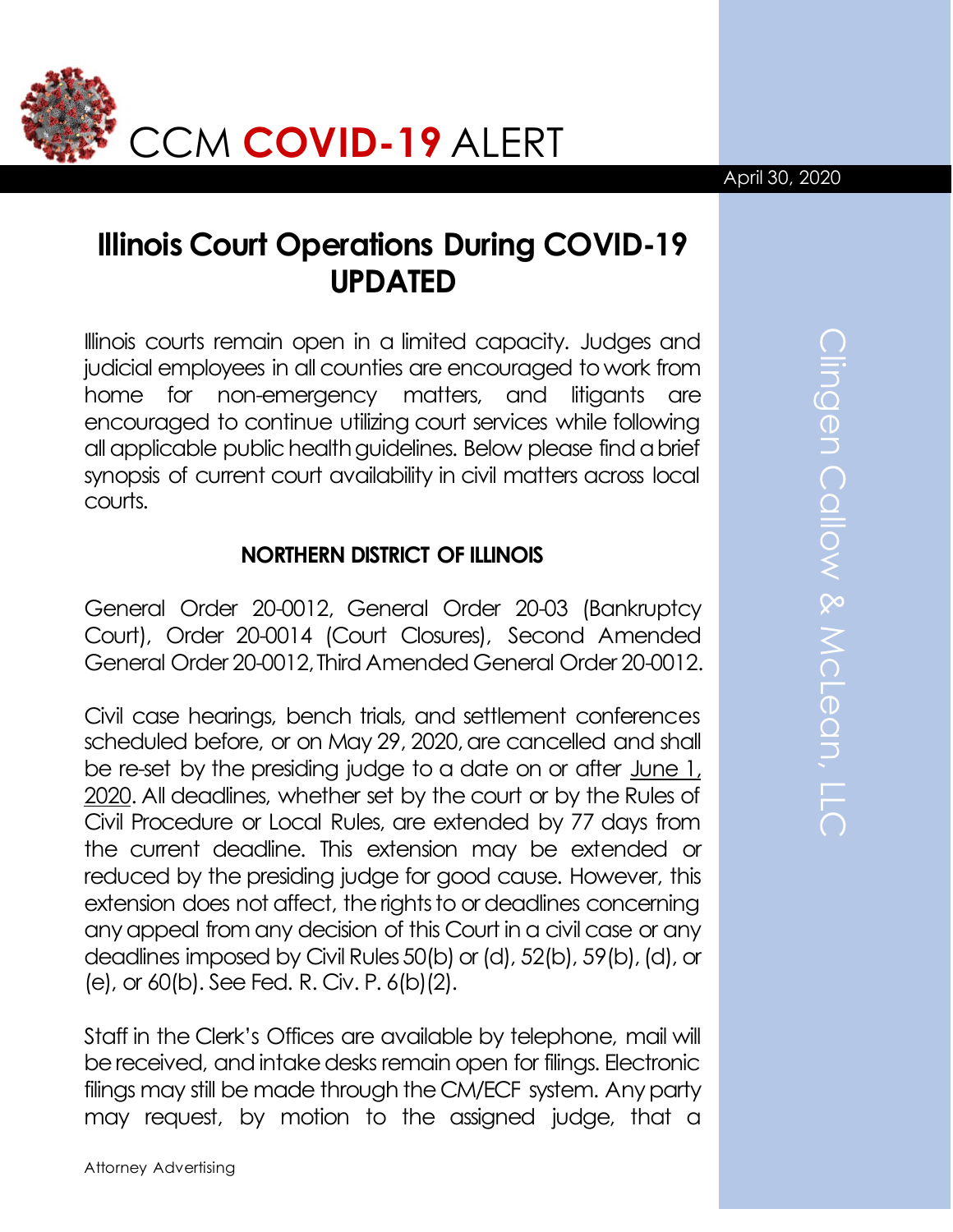telephonic hearing or remote settlement conference be conducted prior to May 29, 2020. This exception is not intended to invite requests for routine status hearings.

Any party may seek emergency relief in any case; to seek emergency relief a party must file an emergency motion via CM/ECF or email. The party must also file the motion in Case No. 20-CV-01792, this is a docket created to receive emergency motions filed under the Second Amended General Order.

For the Bankruptcy Court, currently scheduled trials and evidentiary hearings may be continued to new dates, at the judge's discretion. All court calls will be held telephonically. No personal appearances will be necessary or permitted, unless ordered by the judge.

**All civil matters scheduled through May 29, 2020 are cancelled and will be re-scheduled by the presiding judge to a date on or after June 1, 2020. All deadlines are extended by 77 days from the current deadline. However, deadlines regarding appeals are not extended.** 

#### **18TH JUDICIAL CIRCUIT, DU PAGE COUNTY**

#### [Administrative Order 20-17](https://courts.illinois.gov/Administrative/covid/040720-18Circ_AO.pdf)

Du Page County Courthouse will remain open and conduct essential court business on a limited scale. All civil matters scheduled through May 15, 2020 will be continued. The Circuit Court Clerk will reschedule these matters for 60 days from the currently scheduled court date and will notify all parties via mail of the continued court date.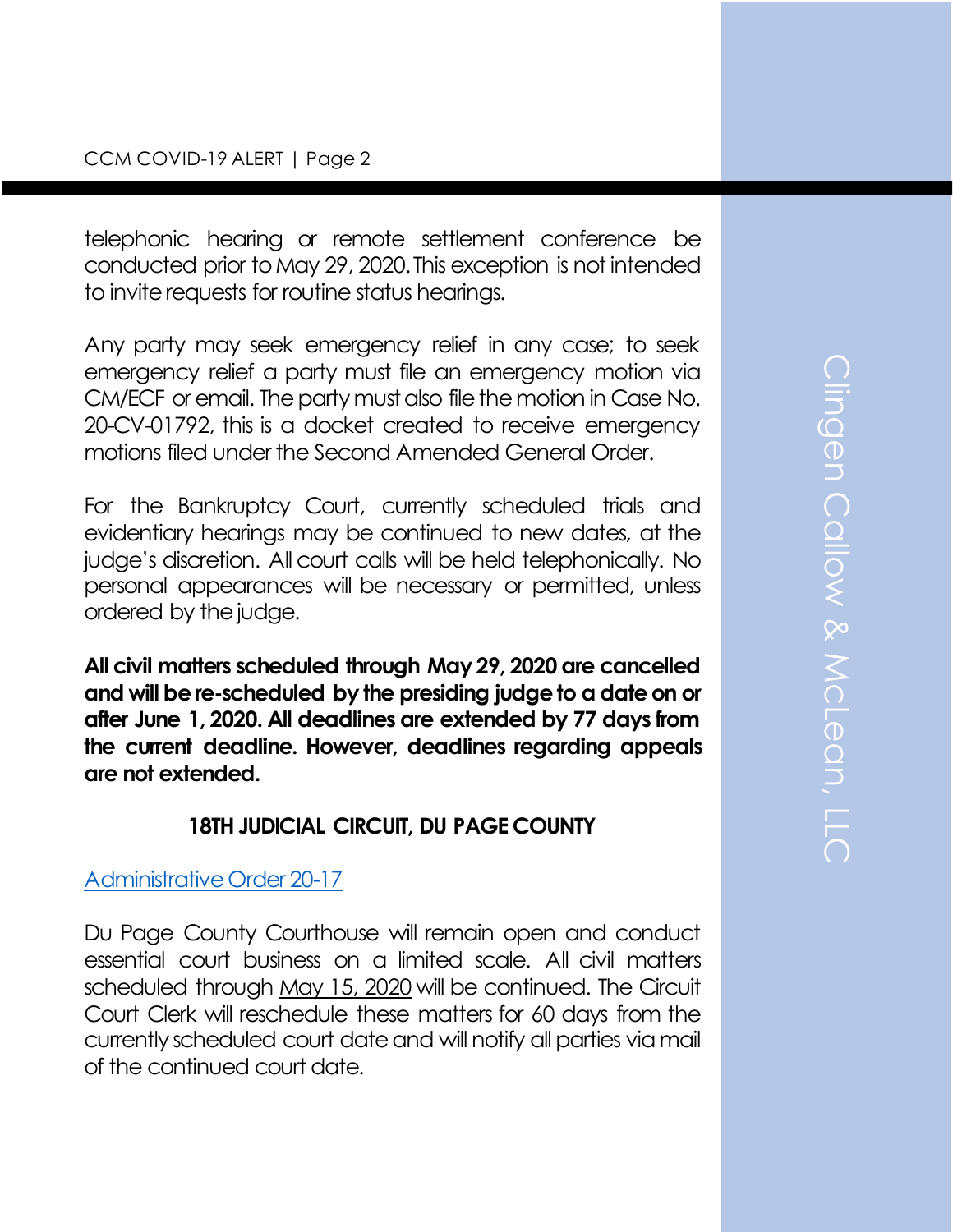Whenever possible, court proceedings will be conducted using telephone and video conferencing. New motions may be filed with the Clerk; when doing so, parties should submit an agreed order setting a briefing schedule and a proposed status date. Parties may email agreed orders to the court for entry, setting a discovery schedule, status date, or hearing date. Parties using electronic orders may submit agreed orders using the court's electronic system. Contested hearings shall be decided without oral argument unless a specific request for oral argument is made by one or both of the parties.

Emergency motions shall be e-filed with the Clerk and decided without oral argument unless a party specifically requests otherwise. If oral arguments are properly requested, arrangements will be made to hold arguments by Court Call or telephone or videoconference. All emergency motions must be filed with an affidavit attesting to the emergency. Effective May 1, 2020, all attorneys and other members of the general public able to medically tolerate a face-covering must wear one within the indoor public spaces of the DuPage County Courthouse.

The following matters will proceed as originally scheduled:

- Bail Hearings;
- Felony and Misdemeanor matters with in-custody defendants or speedy trial demands;
- Juvenile Detention and Shelter Care Hearings and matters with in-custody minors;
- Petitions and Hearings on emergency and plenary orders of protection, stalking no-contact orders, civil no-contact orders and firearm restraining orders;
- Summary Suspension Hearings;
- Mental Health Hearings; and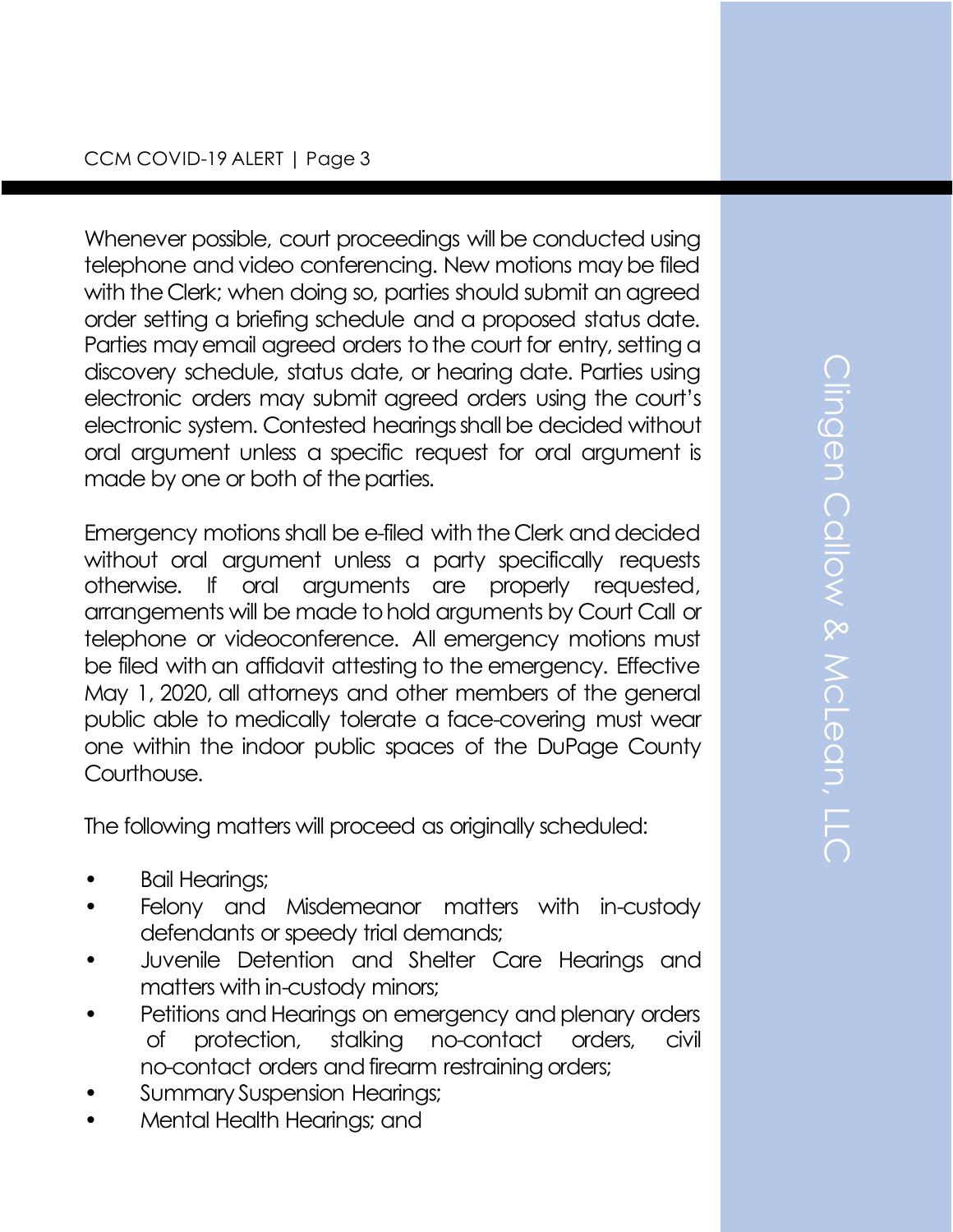#### Emergency Motions.

**All civil matters scheduled through May 15, 2020 will be continued. The Clerk will notify all parties via mail of the continued court date**.

### **12TH JUDICIAL CIRCUIT, WILL COUNTY**

Covid-19 Essential Court Operations, Administrative Order 2020- 08, Administrative Order 2020-15

Will County Courthouse will remain open and conduct essential court business on a limited scale, however all branch courts shall be closed. All civil matters scheduled through May 15, 2020will be continued. The Circuit Court Clerk will reschedule these matters and notify parties of the continued court date. All cases, motions, and pleadings may be e-filed and discovery will proceed as scheduled. All other civil matters shall be postponed, unless the presiding judge wishes to proceed via telephone or video. Emergency matters will be heard in person, by teleconference, or by video conference.

The following matters will proceed as originally scheduled:

- Bond/Arraignment court;
- Criminal trials where a defendant's constitutional right to a speedy trial so demands;
- Petitions to Rescind Statutory Summary Suspension Hearings;
- Orders of Protection:
- Forfeitures (preliminary determinations);
- Shelter Care and Juvenile Detention Hearings;
- Mental Health Hearings; and
- Other Hardship or Emergency Circumstances.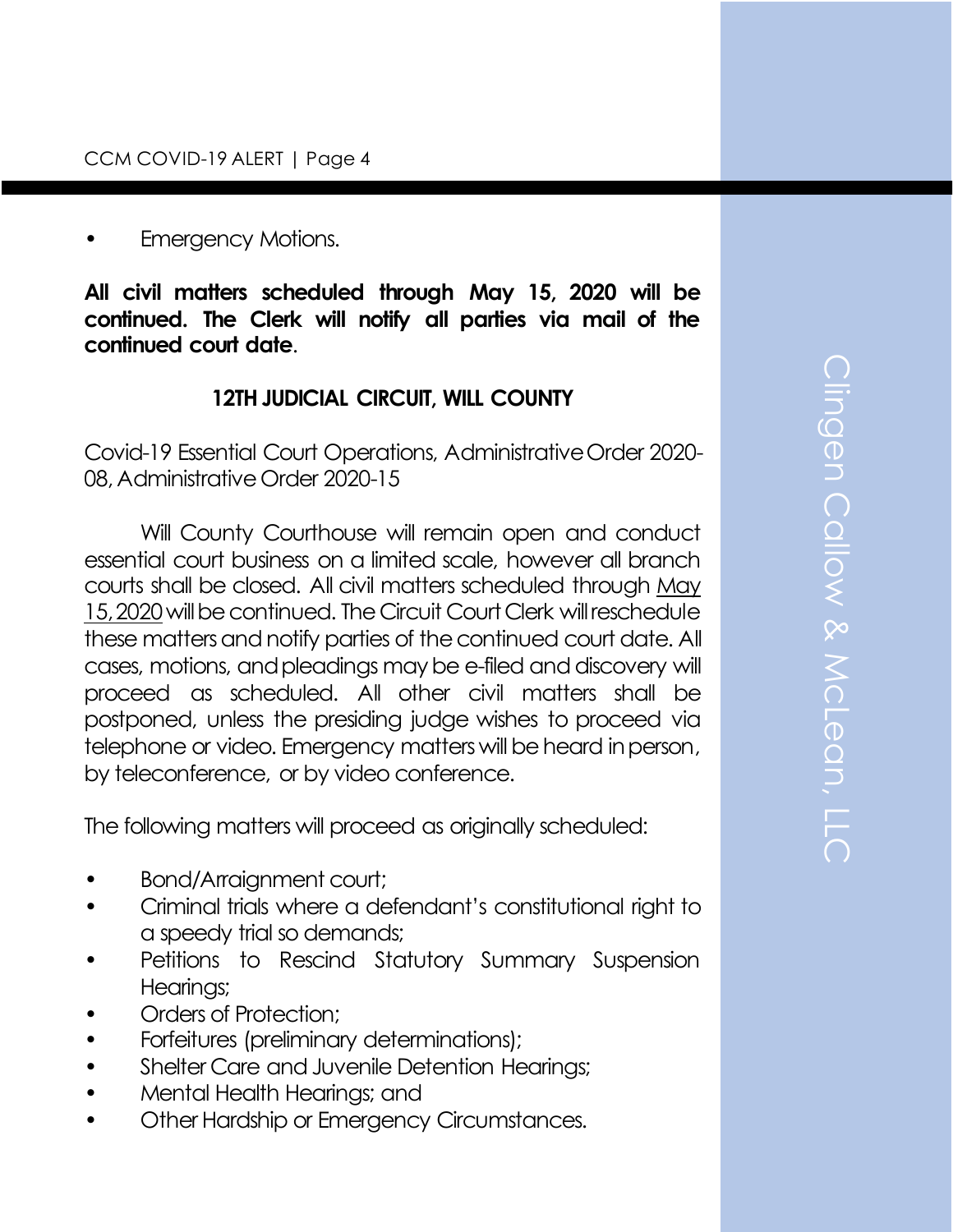**All civil matters scheduled through May 15, 2020 will be continued. The Clerk will notify parties via mail of the continued court date.**

# **16TH JUDICIAL CIRCUIT, KANE COUNTY**

#### [General Order 20-14](https://courts.illinois.gov/Administrative/covid/040620-16Circ_AO.pdf)

All civil matters scheduled through June 1, 2020 will be automatically be continued for at least 35 days. All summons that have been served with return dates of March 17, 2020, through June 1, 2020, shall be returnable on the next court date. Judges and judicial employees shall work remotely until May 18, 2020. However, judges will be available in-person to hear emergency matters. The Sheriff will suspend enforcement of all residential eviction orders until June 1, 2020.

The following matters will proceed as originally scheduled:

- Bond Calls;
- In-custody cases where a plea agreement has been reached and will result in defendant's release;
- In-custody bond reduction motions that may result in defendant's release from custody;
- In-custody pro-se defendants sent from Aurora, Elgin, and Kane County branch courts;
- Statutory summary suspension hearings where agreement has not been reached;
- Juvenile Detention and Shelter Care Hearings and matters with in-custody minors;
- Motions to Remove Minors from Danger or Return Minors to their parents;
- Detention Hearings;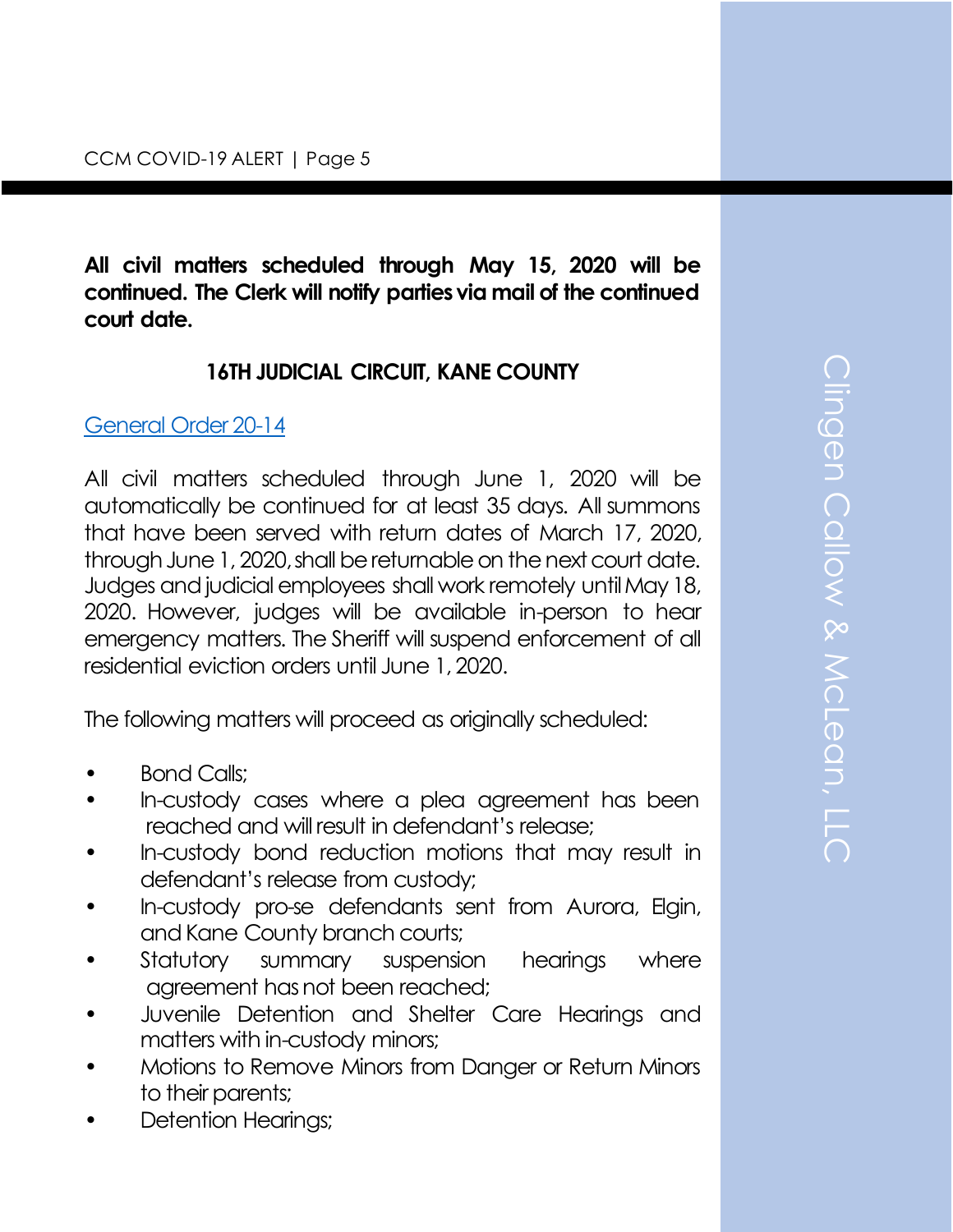- Orders of Protection and Temporary Restraining Orders; and
- **Emergency Motions**

**All civil matters scheduled through June 1, 2020 will be automatically continued for at least 35 days. The Sheriff will suspend enforcement of all residential eviction orders until June 1, 2020.**

# **19TH JUDICIAL CIRCUIT, LAKE COUNTY**

## [Administrative Order 20-23, Administrative Order 20-27, COVID-](https://19thcircuitcourt.state.il.us/DocumentCenter/View/2783/AO-20-23-Amended-COVID19-Essential-Functions-Final)[19 FAQs](https://19thcircuitcourt.state.il.us/DocumentCenter/View/2783/AO-20-23-Amended-COVID19-Essential-Functions-Final)

All non-emergency civil matters scheduled before May 18, 2020 will be continued to a date after May 15, 2020. All hearings scheduled between March 17, 2020 and May 15, 2020 are continued for 35 days. This extension may be extended or reduced at the discretion of the presiding judge. All arbitration hearings and pre-trial settlement conferences scheduled prior to May 18, 2020, are cancelled, and no re-schedule date will be set by the court at this time. The Sheriff will suspend enforcement of all residential eviction orders until further Order of the court. Discovery will continue as scheduled and depositions may be conducted by remote electronic means pursuant to Supreme Court Rule 206. The court will continue to accept proposed agreed orders, and motions for alias summons electronically. Prior to the re-opening of the Courthouse on May 18, 2020, as to any contested motion that had been set for argument during the present court closure, any party may submit the fully briefed motion to the assigned judge for consideration and ruling. Judges will be available in-person or via video or teleconference to hear emergency matters.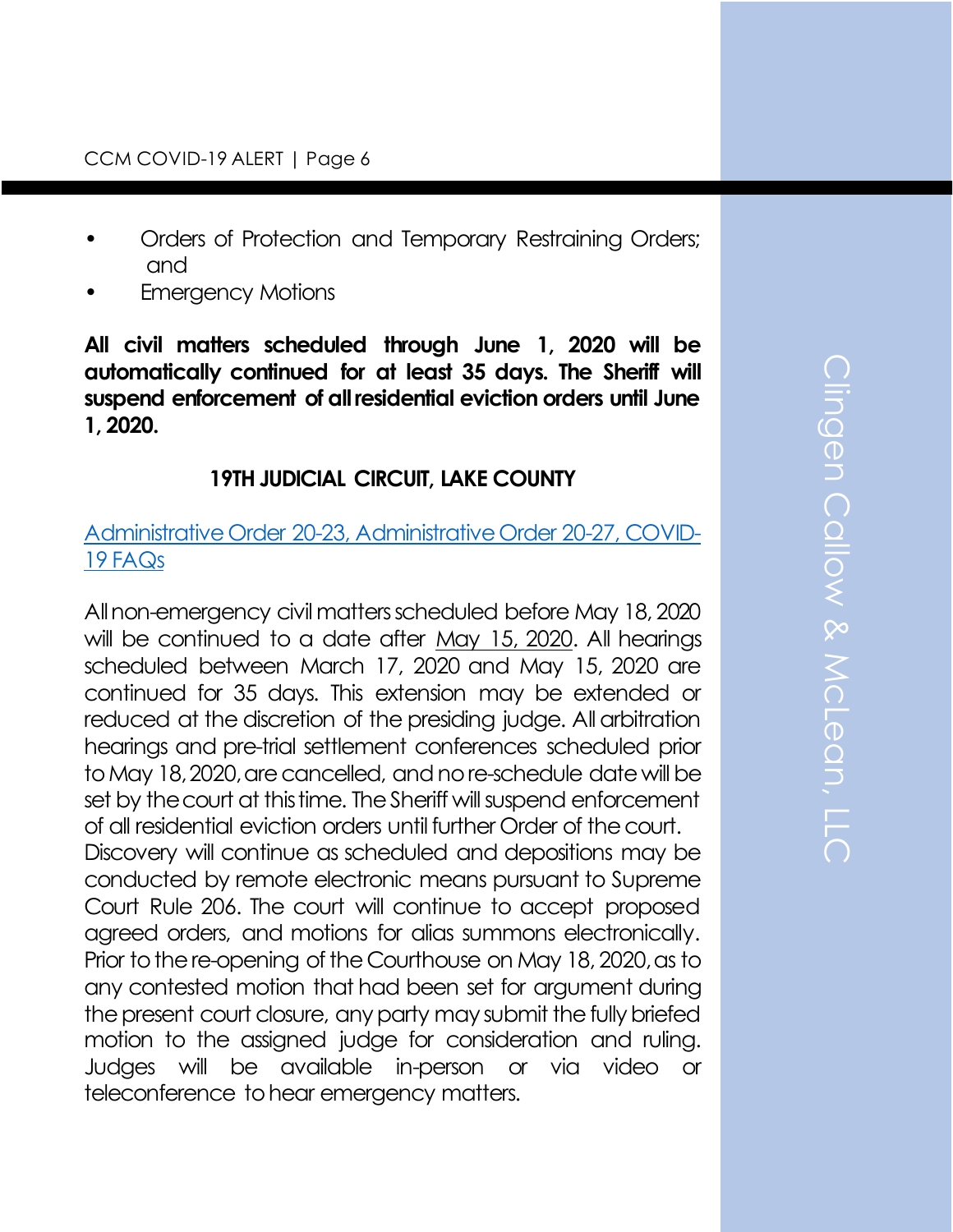The following matters will proceed as originally scheduled:

- Speedy trial term cases, statutory summary suspension hearings, forfeiture hearings and probation violation hearings in which an agreement to continue the trial/hearing has not been reached;
- Bond Hearings;
- Melony, Misdemeanor and Juvenile cases with defendants in custody as well as jury trials with defendants in custody;
- Emergency and Plenary Orders of Protection;
- Juvenile Detention and Shelter Care Hearings;
- Mental Health Hearings, Involuntary Admission, Treatment, Fitness, and Quarantine hearings; and
- Warrants and any other Emergency Motions.

All civil matters scheduled through May 18, 2020 will be automatically continued to a date after May 15, 2020. Parties will be notified of the rescheduled dates by the Clerk of the Circuit Court. Sheriffs will suspend enforcement of all residential eviction orders and all foreclosure sales relating to residential real estate until further order of court.

# **1ST JUDICIAL DISTRICT, COOK COUNTY**

[General Administrative Order \(2020-01\), General Administrative](http://www.cookcountycourt.org/Portals/0/Order%203-30-20_1.pdf?ver=2020-03-30-193058-523)  [Order 20-4 \(Law Division\), General Administrative Order 2020-04](http://www.cookcountycourt.org/Portals/0/Order%203-30-20_1.pdf?ver=2020-03-30-193058-523)  [\(Chancery Division\)](http://www.cookcountycourt.org/Portals/0/Order%203-30-20_1.pdf?ver=2020-03-30-193058-523)

All non-emergency matters in all Districts and Divisions of the court are rescheduled and continued through May 18, 2020, pending further order of the court. All foreclosures, evictions, and orders of possession of residential property are stayed until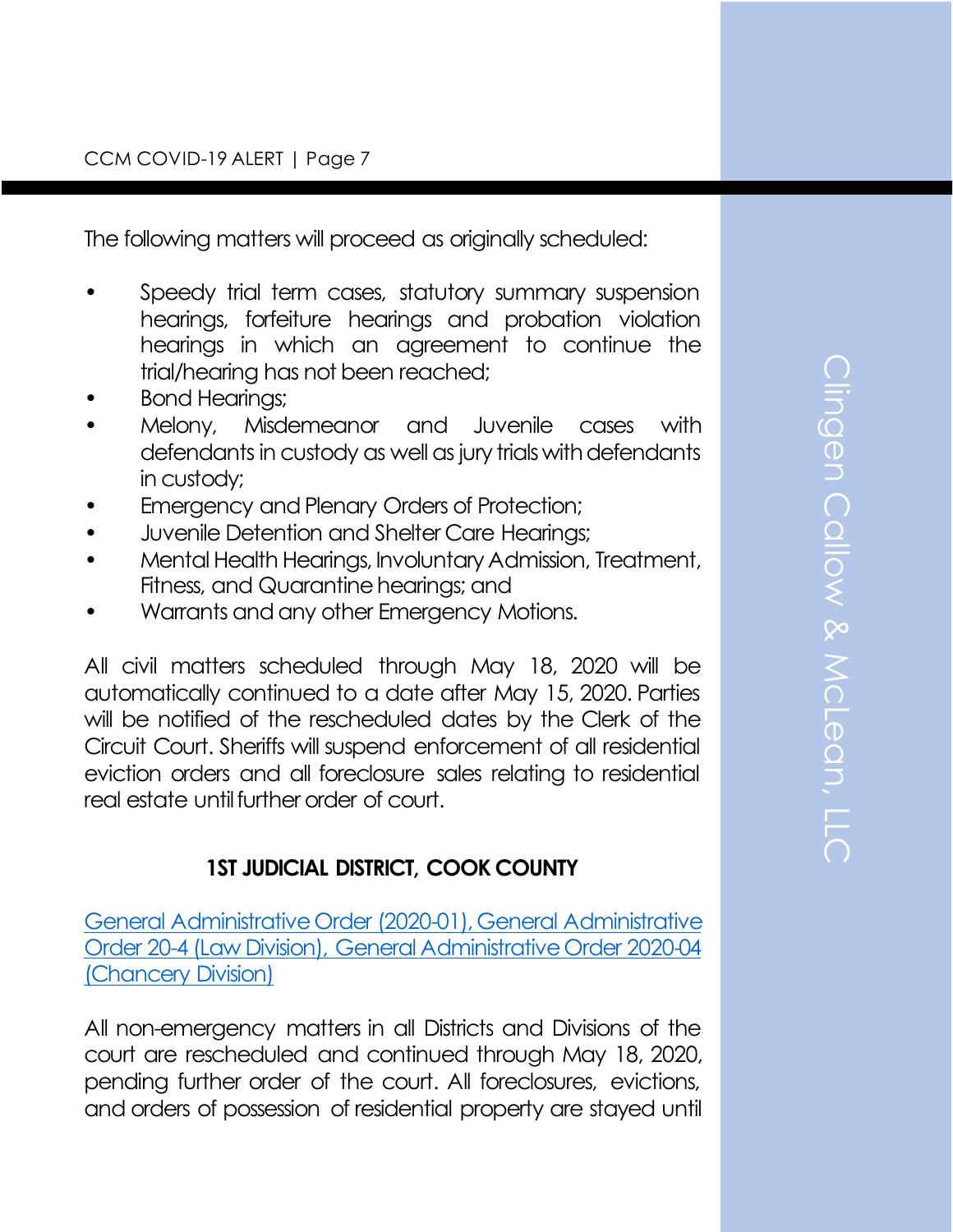#### CCM COVID-19 ALERT | Page 8

May 18, 2020. Judges and employees of the court, except those who are essential for essential court operations, will work remotely and conduct business telephonically or by videoconference until May 18, 2020. In the Law Division, any motion set between March 17, 2020 to May 15, 2020, that was not set by court order, is stricken and will need to be re-noticed and rescheduled when the courts resume normal business. Pending dates will automatically be rescheduled with notice to parties by the Clerk of the Court. The court will continue to accept motions and pleadings electronically. Non-emergency motions should be e-filed and scheduled for a date after May 18, 2020.

Except for oral depositions, Chancery Division case discovery shall continue as scheduled. Parties should use best efforts to postpone the deposition by agreement and stipulation for a period not to exceed 60 days. Law Division discovery deadlines, completions, and/or filing dates set by prior case management orders are extended to future case management dates. Case management dates shall be extended 120 days. Notice will be sent by the Clerk of Court with the amended dates. This extension will not apply to briefing schedules that have already been entered.

All emergency proceedings shall be conducted remotely by videoconference. Litigants are required to E-File all emergency motions in accordance with Ill. S. Ct. R. 9. If, upon presentment in Court, it is determined that the matter presented is not a valid emergency, the movant will be directed to place the matter on the Court's regular motion call.